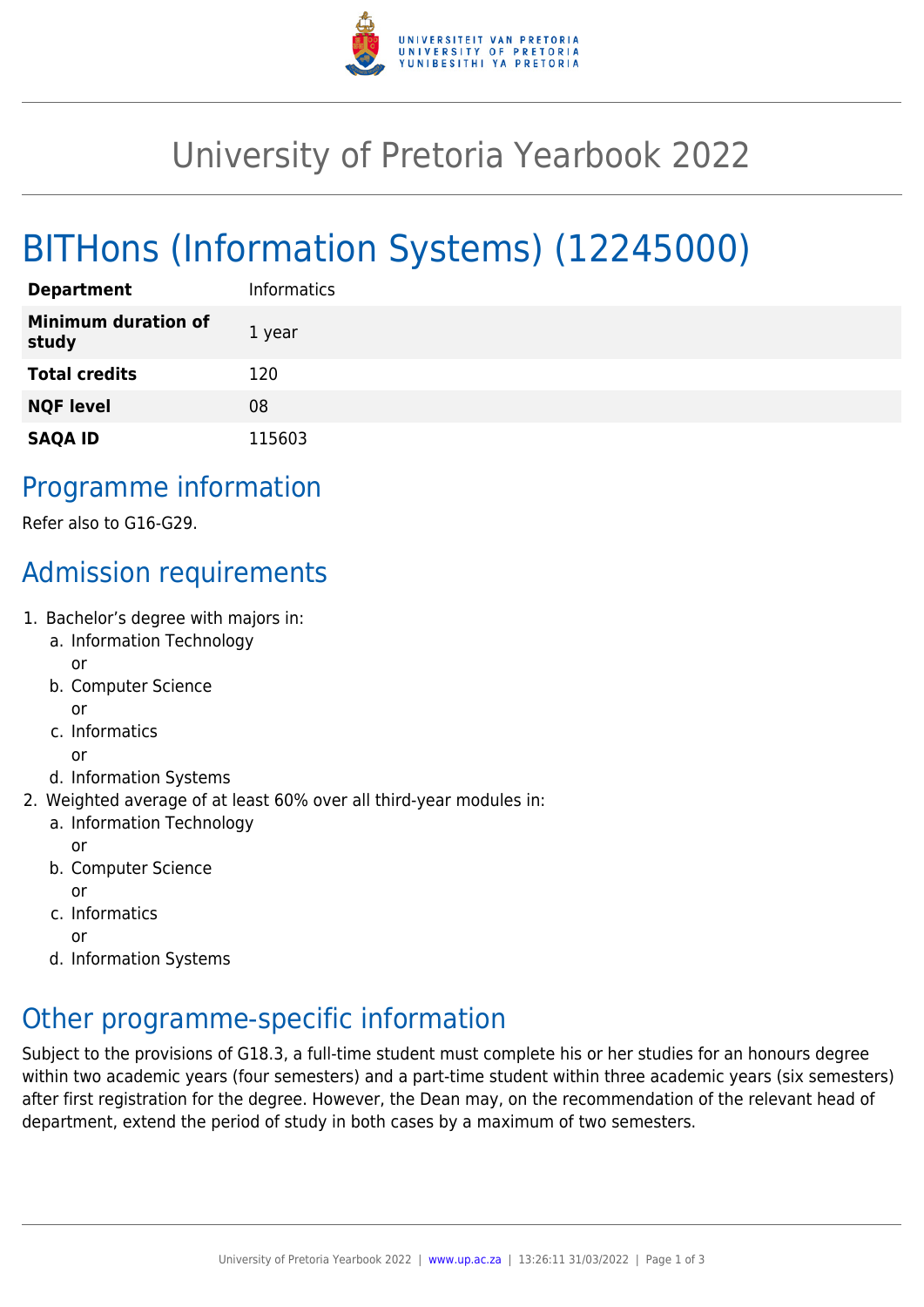

## Examinations and pass requirements

Refer also to G18 and G26.

- 1. The examination in each module for which a student is registered, takes place during the normal examination period after the conclusion of lectures (i.e. usually October/November or May/June).
- 2. G18(1) applies with the understanding that under exceptional circumstance an extension of a maximum three years may be approved: provided that the Dean, on recommendation of the relevant head of department, may approve a stipulated limited extension of this period.
- 3. A student must obtain at least 50% in an examination for each module where no semester or year mark is required. A module may only be repeated once.
- 4. In modules where semester or year marks are awarded, a minimum examination mark of 40% and a final mark of 50% is required.
- 5. No supplementary or special examinations are granted at postgraduate level.

### Pass with distinction

The degree is conferred with distinction if students registered for the degree for the first time, complete the degree within the minimum prescribed time and pass all modules with a weighted average of 75% (not rounded).